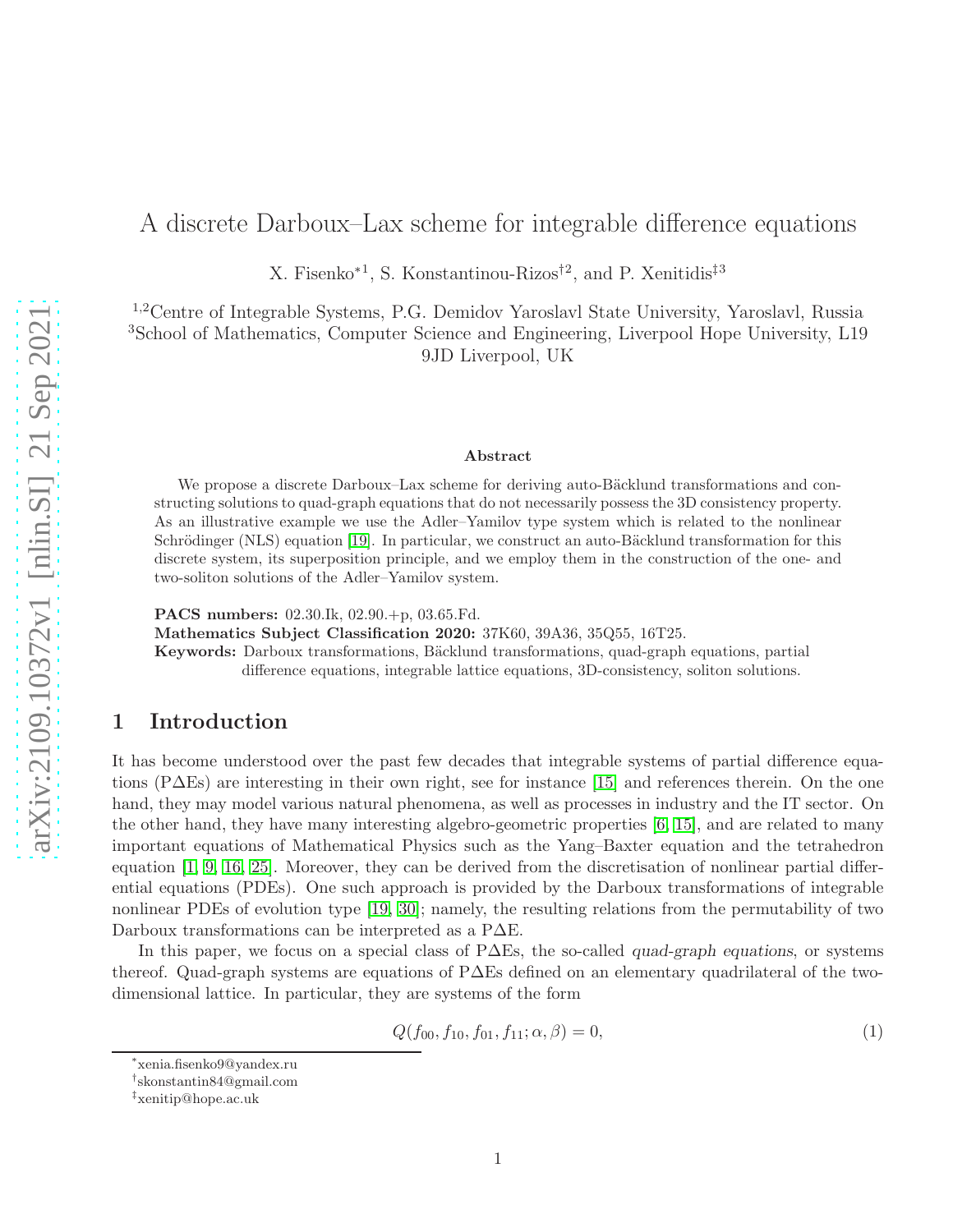where Q is a function of its arguments  $f_{ij}$ ,  $i, j = 0, 1$ , and may also depend on parameters  $\alpha$  and  $\beta$ . Schematically, equation [\(2\)](#page-2-0) can be represented on the square, where  $f_{00}$ ,  $f_{10}$ ,  $f_{01}$  and  $f_{11}$  are placed on vertices of the square and the parameters  $\alpha$ ,  $\beta$  are placed on the edges as in Figure [2.](#page-2-0) Equation [\(2\)](#page-2-0) can be thought as a partial difference equation (P $\Delta E$ ) by identifying f with a function of two discrete variables  $n, m \in \mathbb{Z}$ , and  $f_{ij}$  with its shifts in the n and m direction, i.e.  $f_{ij} = f(n+i, m+j)$ .



Figure 1: Quad–graph equation.

Quad-graph equations have attracted the interest of many researchers in the field of discrete integrable systems, see [\[15\]](#page-12-1) for a review. This led to the developement of methods for solving them, e.g. [\[2,](#page-11-1) [13,](#page-12-5) [15,](#page-12-1) [24,](#page-13-2) [26\]](#page-13-3), classifying them, e.g. [\[3,](#page-11-2) [7,](#page-12-6) [28\]](#page-13-4), analysing their integrability properties, e.g. [\[22,](#page-13-5) [27,](#page-13-6) [21,](#page-12-7) [29\]](#page-13-7), and relating them to the theory of Yang–Baxter and tetrahedron maps, e.g. [\[11,](#page-12-8) [25\]](#page-13-0). Of particular interest are the so-called 3D-consistent equations which can be extended to the three-dimensional lattice in a consistent way. For such equations a Lax representation and a Bäcklund transformation can be constructed in a systematic manner by employing the 3D consistency of the system [\[15\]](#page-12-1).

In this paper, we propose a discrete Darboux–Lax scheme for deriving Bäcklund transformations and constructing solutions for quad-graph equations which are not necessarily 3D consistent but have a Lax representation. More precisely, we employ gauge-type transformations of the Lax pair and demonstrate how they give rise to Bäcklund transformations for the discrete system. As an illustrative example we use the Adler–Yamilov system which was derived as a discretisation of the NLS equation via a Darboux transformation in [\[19\]](#page-12-0).

The paper is organised as follows. In the next section we provide all the necessary definitions for the text to be self-contained. More specifically, after fixing our notation, we give the definitions of the integrability of a system of P∆Es in the sense of the existence of a Lax pair, and of the Bäcklund transformation. In Section [3](#page-2-1) we present the discrete Darboux–Lax scheme for constructing Bäcklund transformations and solving integrable P∆Es which do not necessarily possess the 3D consistency property. In Section [4](#page-5-0) we apply our results to the Adler–Yamilov system given in [\[19\]](#page-12-0) and derive the one- and two-soliton solutions by using the associated Bäcklund transformation and the corresponding Bianchi diagram. Finally, the closing section contains a summary of the obtained results and a discussion on how they can be extended and generalised.

### 2 Integrability of difference equations

Let us start this section by introducing our notation. In what follows we deal with systems of equations which involve unknown functions depending on the two discrete variables  $n$  and  $m$ . The dependence of a function  $f = f(n, m)$  on these variables will be denoted with indices in the following way.

$$
f_{ij} = f(n+i, m+j), \text{ for all } i, j \in \mathbb{Z}
$$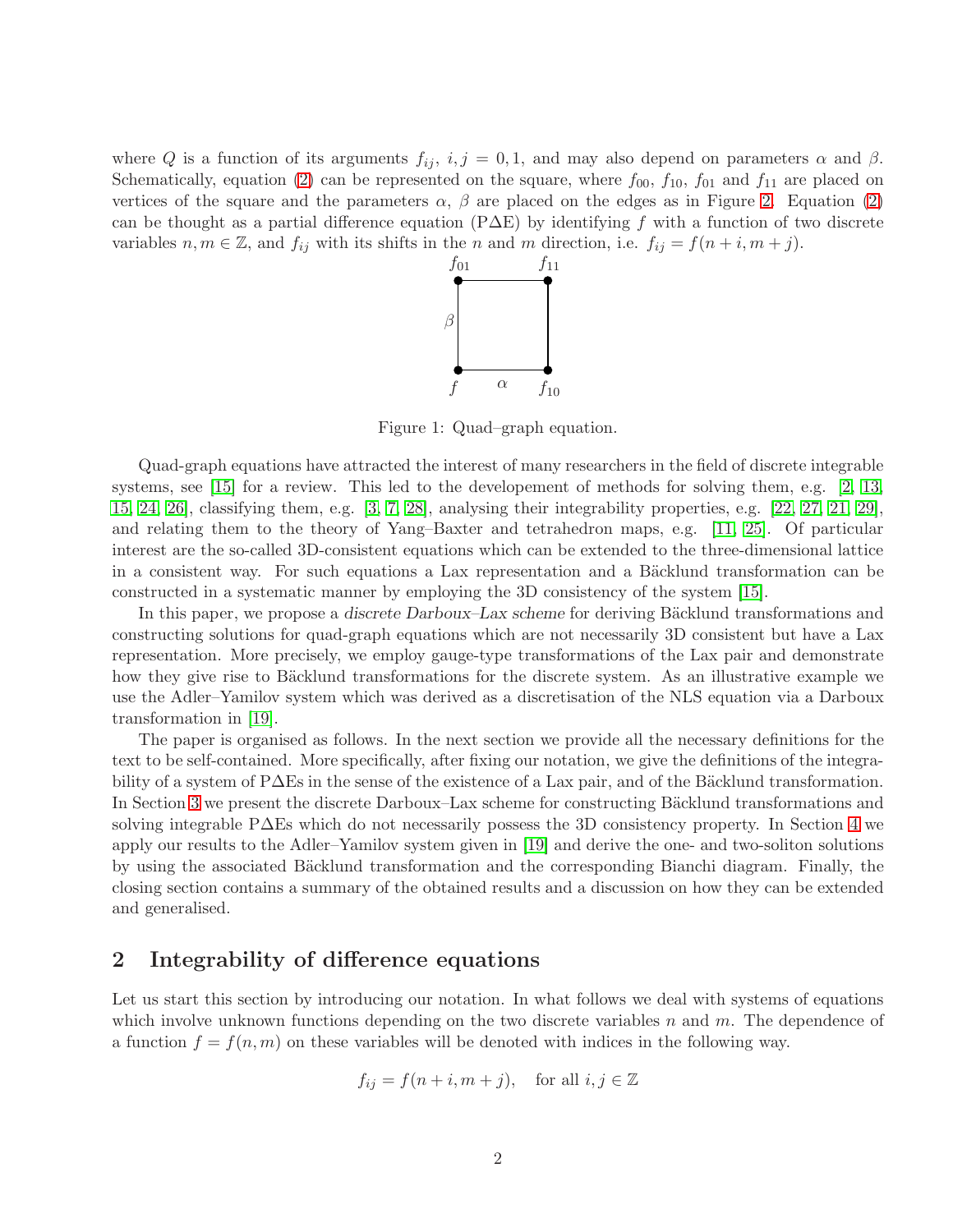We also denote by S and T the shift operators in the n and m direction, respectively. Their action on a function  $f$  is defined as

$$
\mathcal{S}^k(f_{00}) = f_{k0}, \quad \mathcal{T}^\ell(f_{00}) = f_{0\ell}.
$$

We denote vectors with bold face letters, e.g.  $\mathbf{f}_{00} = (f_{00}^{(1)}, f_{00}^{(2)}, \dots, f_{00}^{(k)})$ . For systems of equations we also use bold letters. In particular, a system of quad-graph equations will be denoted by

<span id="page-2-0"></span>
$$
\mathbf{Q}(\mathbf{f}_{00}, \mathbf{f}_{10}, \mathbf{f}_{01}, \mathbf{f}_{11}) = 0. \tag{2}
$$

Finally, we denote matrices with roman uppercase letters. For instance  $L(f_{00}, f_{10}; \alpha, \lambda)$  denotes a matrix with elements depending on  $f_{00}$ ,  $f_{10}$ ,  $\alpha$  and  $\lambda$ . The semicolon in the arguments of the matrix is used to separate the fields  $(f_{00}, f_{10})$  from the parameters  $\alpha$ ,  $\lambda$ . By  $\lambda$  we denote the spectral parameter throughout the text.

With our notation, let  $L(f_{00}, f_{10}; \lambda)$  and  $M(f_{00}, f_{01}; \lambda)$  be two  $k \times k$  invertible matrices which depend on a function **f** and the spectral parameter  $\lambda$ .<sup>[1](#page-2-2)</sup> Let also  $\Psi = \Psi(n,m)$  be an auxiliary  $k \times k$  matrix, and consider the following overdetermined linear system.

<span id="page-2-3"></span>
$$
\mathcal{S}(\Psi) = \mathcal{L}(\mathbf{f}_{00}, \mathbf{f}_{10}; \lambda) \Psi, \qquad \mathcal{T}(\Psi) = \mathcal{M}(\mathbf{f}_{00}, \mathbf{f}_{01}; \lambda) \Psi.
$$
\n(3)

For given f, this system has a solution  $\Psi$  provided that the two equations are consistent, i.e. the compatibility condition  $\mathcal{T}(\mathcal{S}(\Psi)) = \mathcal{S}(\mathcal{T}(\Psi))$  holds. The latter condition can be written explicitly as

<span id="page-2-4"></span>
$$
L(f_{01}, f_{11}; \lambda)M(f_{00}, f_{01}; \lambda) = M(f_{10}, f_{11}; \lambda)L(f_{00}, f_{10}; \lambda).
$$
\n(4)

If the above equation holds if and only if f satisfies [\(2\)](#page-2-0), then we say that system of P $\Delta$ Es (2) is *integrable*, system [\(3\)](#page-2-3) is a Lax pair for [\(2\)](#page-2-0), and equation [\(4\)](#page-2-4) is called a Lax representation for (2). Moreover, matrices  $L(f_{00}, f_{10}; \lambda)$  and  $M(f_{00}, f_{01}; \lambda)$  are referred to as Lax matrices, and without loss of generality we assume that they have constant determinants.

We close this section by giving the definition of Bäcklund transformation for quad-graph equations. Such transformations are related to the notion of integrability as it will become evident in the next section where we explore their connection to Lax pairs via the Darboux–Lax scheme.

**Definition 2.1.** Let  $Q[f] := Q(f_{00}, f_{10}, f_{01}, f_{11}) = 0$  and  $P[g] := P(g_{00}, g_{10}, g_{01}, g_{11}) = 0$  be two systems of quad-graph equations. Let also

<span id="page-2-5"></span>
$$
\mathcal{B}(\mathbf{f}_{00}, \mathbf{f}_{10}, \mathbf{f}_{01}, \mathbf{g}_{00}, \mathbf{g}_{10}, \mathbf{g}_{01}; \varepsilon) = 0 \tag{5}
$$

be a system of P $\Delta E$ s. If system  $\mathcal{B} = 0$  can be integrated for g provided that f is a solution of  $\mathbf{Q}[\mathbf{f}] = 0$ , and the resulting  $g(n,m)$  is a solution to  $P[g] = 0$ , and vice versa, then system [\(5\)](#page-2-5) is called a (hetero-) Bäcklund transformation for equations  $Q[f] = 0$  and  $P[g] = 0$ . If  $Q[a] = P[a]$ , then [\(5\)](#page-2-5) is called an auto-Bäcklund transformation for equation  $\mathbf{Q}[\mathbf{f}] = 0$ .

### <span id="page-2-1"></span>3 Discrete Darboux–Lax scheme

It is well known that for quad-graph systems which possess the 3D consistency property a Lax representation can be derived algorithmically  $[23, 5, 8, 15]$  $[23, 5, 8, 15]$  $[23, 5, 8, 15]$  $[23, 5, 8, 15]$  and a Bäcklund transformation can be constructed

<span id="page-2-2"></span><sup>&</sup>lt;sup>1</sup>Matrices L, M may also depend on parameters but, as they do not play any role in our discussion in this and the following section, we suppress this dependence.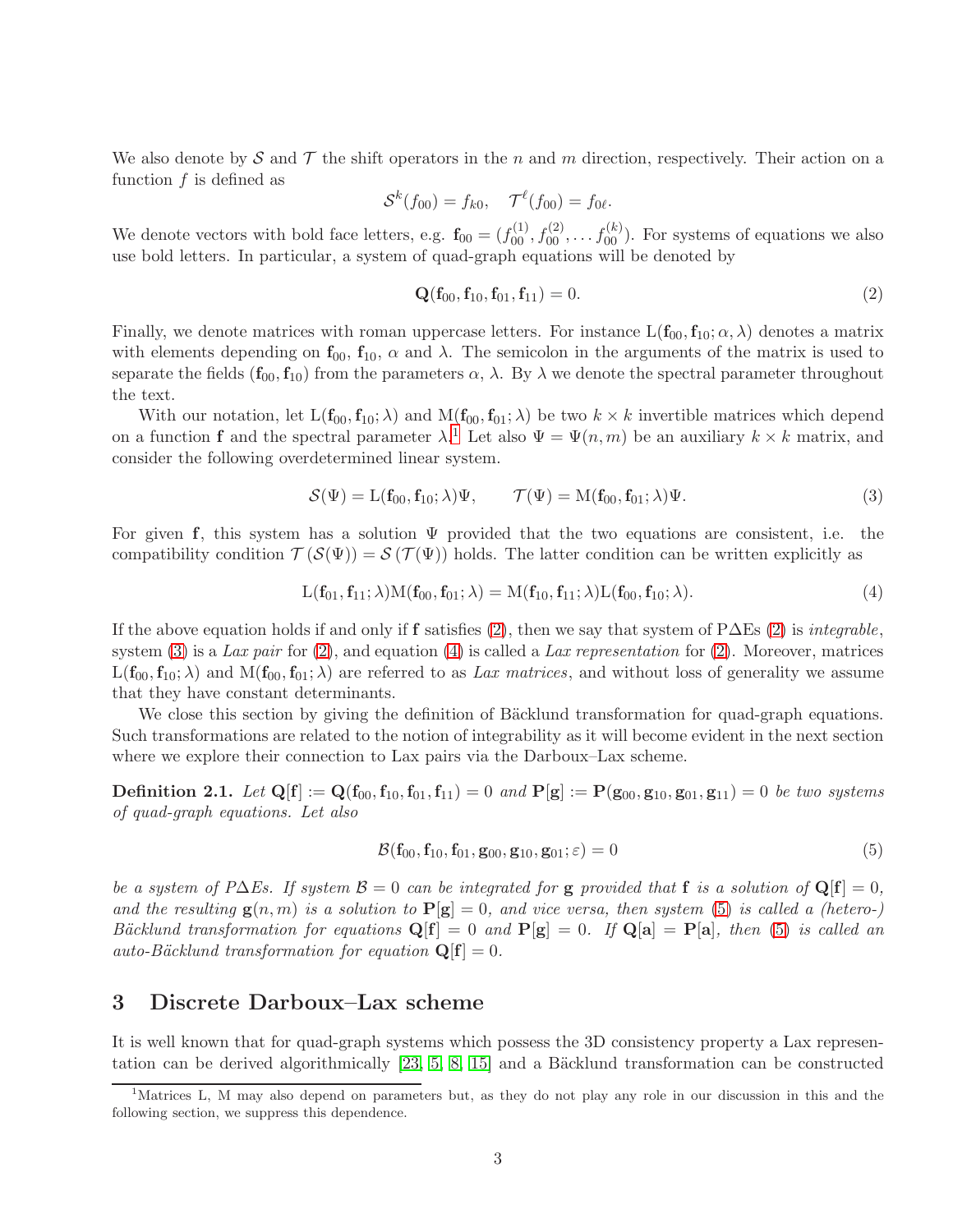systematically [\[2,](#page-11-1) [15\]](#page-12-1). However, there do exist quad-graph systems which have a Lax pair but do not possess the 3D consistency property. For this kind of systems we propose here a scheme for constructing Darboux and Bäcklund transformations. It should be emphasized here that this scheme works for any system of difference equations irrespectively of their 3D consistency.

For the integrable quad-graph system

<span id="page-3-0"></span>
$$
\mathbf{Q}(\mathbf{f}_{00}, \mathbf{f}_{10}, \mathbf{f}_{01}, \mathbf{f}_{11}) = 0 \quad \Longleftrightarrow \quad \mathbf{L}(\mathbf{f}_{01}, \mathbf{f}_{11}; \lambda) \mathbf{M}(\mathbf{f}_{00}, \mathbf{f}_{01}; \lambda) = \mathbf{M}(\mathbf{f}_{10}, \mathbf{f}_{11}; \lambda) \mathbf{L}(\mathbf{f}_{00}, \mathbf{f}_{10}; \lambda), \tag{6}
$$

we define the discrete Darboux transformation as follows.

Definition 3.1. A discrete Darboux transformation for the integrable P $\Delta E$  [\(6\)](#page-3-0) is a gauge-like, spectral parameter-dependent transformation that leaves Lax matrices L and M covariant. That is, a transformation which involves an invertible matrix B such that

<span id="page-3-4"></span>
$$
L(\mathbf{f}_{00}, \mathbf{f}_{10}; \lambda) \longmapsto L(\tilde{\mathbf{f}}_{00}, \tilde{\mathbf{f}}_{10}; \lambda) = \mathcal{S}(B)L(\mathbf{f}_{00}, \mathbf{f}_{10}; \lambda)B^{-1}, \tag{7a}
$$

$$
M(\mathbf{f}_{00}, \mathbf{f}_{01}; \lambda) \longmapsto M(\tilde{\mathbf{f}}_{00}, \tilde{\mathbf{f}}_{01}; \lambda) = \mathcal{T}(B)M(\mathbf{f}_{00}, \mathbf{f}_{01}; \lambda)B^{-1}.
$$
 (7b)

A consequence of the above definition is the following proposition.

Proposition 3.2. The Darboux transformation maps fundamental solutions of the linear system

<span id="page-3-3"></span><span id="page-3-2"></span><span id="page-3-1"></span>
$$
\mathcal{S}(\Psi) = \mathcal{L}(\mathbf{f}_{00}, \mathbf{f}_{10}; \lambda) \Psi, \quad \mathcal{T}(\Psi) = \mathcal{M}(\mathbf{f}_{00}, \mathbf{f}_{01}; \lambda) \Psi,
$$
\n
$$
(8)
$$

to fundamental solutions of the linear system

$$
\mathcal{S}(\tilde{\Psi}) = \mathcal{L}(\tilde{\mathbf{f}}_{00}, \tilde{\mathbf{f}}_{10}; \lambda) \tilde{\Psi}, \quad \mathcal{T}(\tilde{\Psi}) = \mathcal{M}(\tilde{\mathbf{f}}_{00}, \tilde{\mathbf{f}}_{01}; \lambda) \tilde{\Psi}, \tag{9}
$$

*via the relation*  $\tilde{\Psi} = B\Psi$ .

*Proof.* Let  $\Psi = \Psi(n, m)$  be a fundamental solution of the linear problem [\(8\)](#page-3-1). We set  $\tilde{\Psi} = B\Psi$  and then we shift in the n direction to find that

$$
\mathcal{S}(\tilde{\Psi}) = \mathcal{S}(B)\mathcal{S}(\Psi) \stackrel{(8)}{=} \mathcal{S}(B)L(f_{00}, f_{10}; \lambda)\Psi \stackrel{(7a)}{=} L(\tilde{f}_{00}, \tilde{f}_{10}; \lambda)B\Psi = L(\tilde{f}_{00}, \tilde{f}_{10}; \lambda)\tilde{\Psi}.
$$

Similarly, starting with  $\tilde{\Psi} = B\Psi$  we shift in the m direction and employ [\(8\)](#page-3-1) and [\(7b\)](#page-3-3) to find that  $\mathcal{T}(\tilde{\Psi}) = M(\tilde{\mathbf{f}}_{00}, \tilde{\mathbf{f}}_{01}; \lambda) \tilde{\Psi}$ . Moreover, the solution  $\tilde{\Psi}$  is fundamental, since  $\Psi$  is fundamental and  $\det(\tilde{\Psi}) =$  $\det B \det \Psi \neq 0.$  $\Box$ 

Using the above definition of the discrete Darboux transformation and corresponding Darboux matrix, we propose the following approach for the construction of a Darboux matrix and Bäcklund transformation, as well as for the derivation of the superposition principle for the Bäcklund transformation.

• We start by assuming an initial form for matrix B. The simplest assumption we can make is that matrix B depends linearly on the spectral parameter, i.e.

<span id="page-3-5"></span>
$$
B = \lambda B^{(1)} + B^{(0)},\tag{10}
$$

where matrices  $B^{(1)}$  and  $B^{(0)}$  do not depend on  $\lambda$ .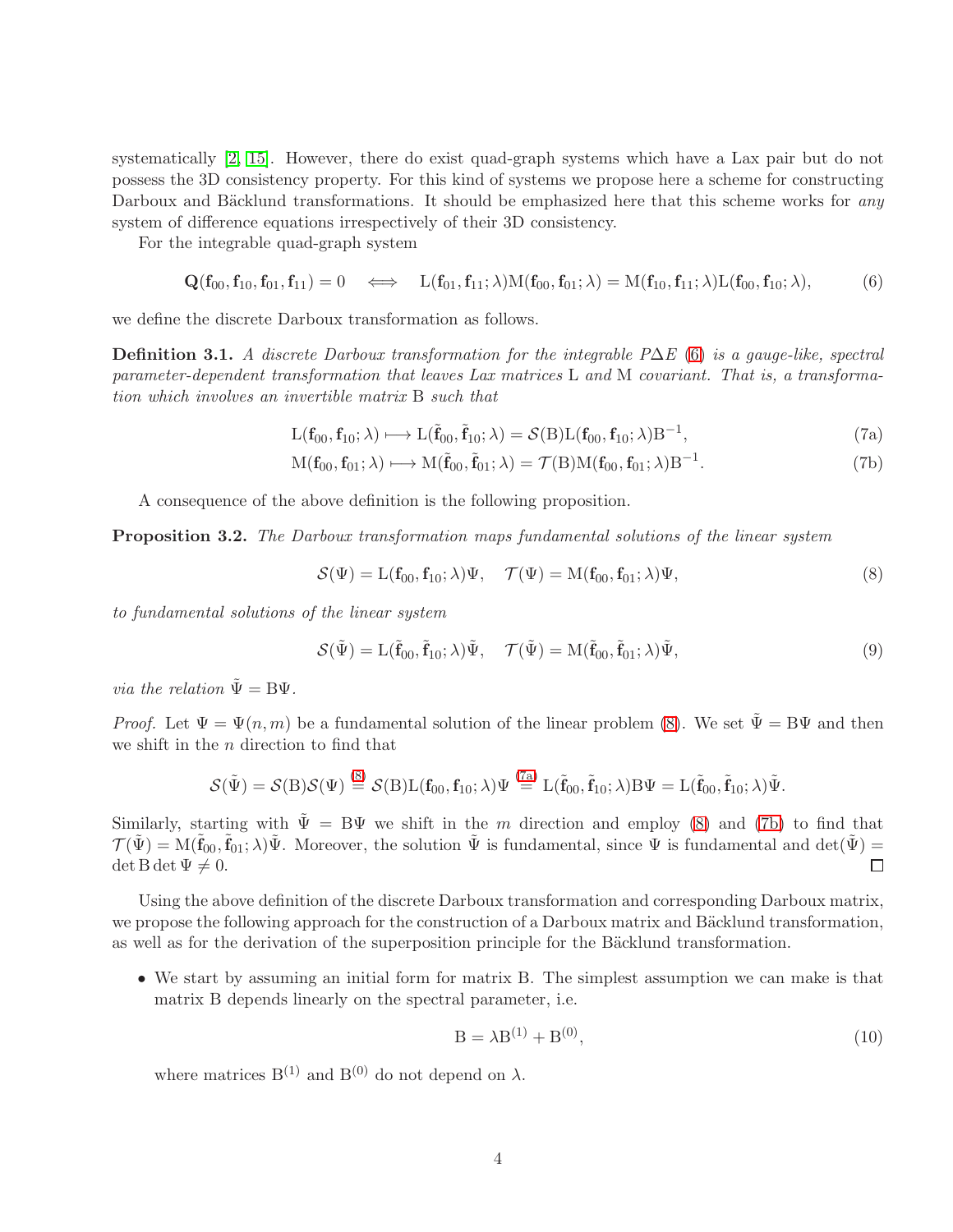• We determine the elements of these two matrices by employing equations [\(7\)](#page-3-4) written as

<span id="page-4-0"></span>
$$
L(\tilde{\mathbf{f}}, \tilde{\mathbf{f}}_{10}; \lambda)B = \mathcal{S}(B)L(\mathbf{f}, \mathbf{f}_{10}; \lambda), \quad M(\tilde{\mathbf{f}}, \tilde{\mathbf{f}}_{01}; \lambda)B = \mathcal{T}(B)M(\mathbf{f}, \mathbf{f}_{01}; \lambda).
$$
 (11)

In our calculations we also have to take into account that  $\det(B)$  is a constant, an obvious consequence of [\(11\)](#page-4-0) and our assumption that the Lax matrices have constant determinants.

• The derived Darboux matrix will depend in general on the 'old' and the 'new' fields  $f$  and  $\tilde{f}$ , as well as the spectral parameter  $\lambda$ , and a parameter  $\varepsilon$ . It may also depend on some auxilliary function, a potential,  $g(n, m)$ . That is,

$$
\mathbf{B} = \lambda \mathbf{B}^{(1)}(\mathbf{f}_{00}, \tilde{\mathbf{f}}_{00}, g; \varepsilon) + \mathbf{B}^{(0)}(\mathbf{f}_{00}, \tilde{\mathbf{f}}_{00}, g; \varepsilon).
$$

• In the construction of the Darboux matrix [\(10\)](#page-3-5) there will be some algebraic relations that define the Darboux matrix elements, as well as some difference equations for its elements. These difference equations will be of the form

<span id="page-4-1"></span>
$$
\mathcal{B}^{(n)}(\mathbf{f}_{00}, \mathbf{f}_{10}, \tilde{\mathbf{f}}_{00}, \tilde{\mathbf{f}}_{10}, g; \varepsilon) = 0, \qquad \mathcal{B}^{(m)}(\mathbf{f}_{00}, \mathbf{f}_{01}, \tilde{\mathbf{f}}_{00}, \tilde{\mathbf{f}}_{01}, g; \varepsilon) = 0,
$$
\n(12)

and constitute the  $n-$  and the m-part, respectively, of an auto-Bäcklund transformation that relates the 'old' and the 'new' fields. In what follows, we will denote this transformation simply with  $\mathcal{B}(\mathbf{f}, \tilde{\mathbf{f}}, g; \varepsilon) = 0.$ 

• The Bianchi commuting diagram, aka superposition principle, for the auto-Bäcklund transformation [\(12\)](#page-4-1) follows from the permutation of four Darboux matrices according to the diagram in Figure [2.](#page-4-2)



<span id="page-4-2"></span>Figure 2: Bianchi commuting diagram. It should be noted that  $g_{12} \neq g_{21}$ .

More precisely, starting with a solution **f** of [\(6\)](#page-3-0) we can construct two new solutions  $\tilde{\mathbf{f}}$  and  $\hat{\mathbf{f}}$  using the Bäcklund transformations  $\mathcal{B}(\mathbf{f}, \tilde{\mathbf{f}}, g_1; \varepsilon_1) = 0$  and  $\mathcal{B}(\mathbf{f}, \hat{\mathbf{f}}, g_2; \varepsilon_2) = 0$ , respectively. Then, we can use the Bäcklund transformation with initial solution  $\tilde{\mathbf{f}}$ , a new potential  $g_{12}$  and parameter  $\varepsilon_2$  to derive a new solution  $\hat{\tilde{f}}$ , i.e.  $\mathcal{B}(\tilde{f}, \hat{f}, g_{12}; \varepsilon_2) = 0$ . In the same fashion, we can start with  $\hat{f}$ , a new potential  $g_{21}$  and parameter  $\varepsilon_1$  to derive solution  $\tilde{\hat{\mathbf{f}}}$ , i.e.  $\mathcal{B}(\hat{\mathbf{f}}, \tilde{\hat{\mathbf{f}}}, g_{21}; \varepsilon_1) = 0$ . By requiring  $\tilde{\hat{\mathbf{f}}} = \hat{\hat{\mathbf{f}}}$ , according to Figure [2,](#page-4-2) we can construct this solution algebraically and it follows from the commutativity of the corresponding Darboux matrices,

<span id="page-4-3"></span>
$$
B(\tilde{f}, \tilde{f}, g_{12}; \varepsilon_2, \lambda)B(f, \tilde{f}, g_1; \varepsilon_1, \lambda) = B(\hat{f}, \tilde{f}, g_{21}; \varepsilon_1, \lambda)B(f, \hat{f}, g_2; \varepsilon_2, \lambda).
$$
\n(13)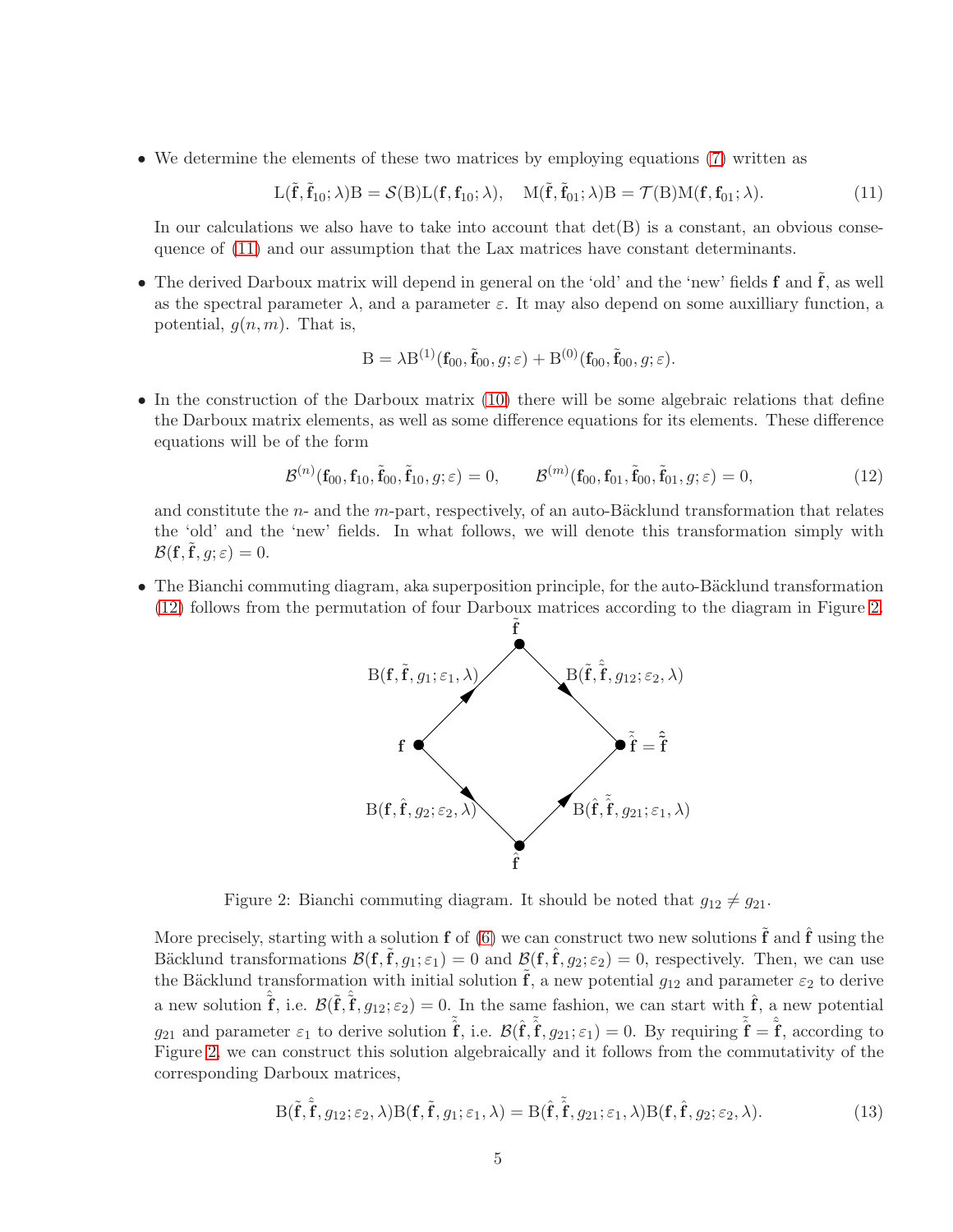## <span id="page-5-0"></span>4 The Adler–Yamilov system

From the discussion in the previous section it is already obvious that multidimensional consistency is not essential for this method of derivation of Bäcklund transformations. In this section, we demonstrate the application of our scheme using as an illustrative example the Adler–Yamilov system related to the nonlinear Schrödinger equation [\[19\]](#page-12-0).

The Adler–Yamilov system can be written as

<span id="page-5-1"></span>
$$
p_{10} - p_{01} - \frac{\alpha - \beta}{1 + p_{00}q_{11}}p_{00} = 0, \qquad q_{10} - q_{01} + \frac{\alpha - \beta}{1 + p_{00}q_{11}}q_{11} = 0,\tag{14}
$$

where  $\alpha$ ,  $\beta$  are complex parameters. Moreover, using matrix

$$
L(f,g;a,\lambda) = \lambda L^{(1)} + L^{(2)}(f,g;a) = \lambda \begin{pmatrix} 1 & 0 \\ 0 & 0 \end{pmatrix} + \begin{pmatrix} a+fg & f \\ g & 1 \end{pmatrix},
$$

a Lax pair for [\(14\)](#page-5-1) can be written as

<span id="page-5-5"></span>
$$
S(\Psi) = \mathcal{L}(p_{00}, q_{10}; \alpha, \lambda)\Psi = \left(\lambda \begin{pmatrix} 1 & 0 \\ 0 & 0 \end{pmatrix} + \begin{pmatrix} \alpha + p_{00}q_{10} & p_{00} \\ q_{10} & 1 \end{pmatrix}\right)\Psi,
$$
(15a)

$$
\mathcal{T}(\Psi) = \mathcal{L}(p_{00}, q_{01}; \beta, \lambda)\Psi = \left(\lambda \begin{pmatrix} 1 & 0 \\ 0 & 0 \end{pmatrix} + \begin{pmatrix} \beta + p_{00}q_{01} & p_{00} \\ q_{01} & 1 \end{pmatrix}\right)\Psi.
$$
 (15b)

#### <span id="page-5-4"></span>4.1 The discrete Darboux–Lax scheme for the Adler–Yamilov system

We start with our choice  $(10)$  for the initial form of the Darboux matrix B,

<span id="page-5-2"></span>
$$
B = \lambda B^{(1)} + B^{(0)} = \lambda \begin{pmatrix} f_{00}^{(1)} & f_{00}^{(2)} \\ f_{00}^{(3)} & f_{00}^{(4)} \end{pmatrix} + \begin{pmatrix} g_{00}^{(1)} & g_{00}^{(2)} \\ g_{00}^{(3)} & g_{00}^{(4)} \end{pmatrix},
$$
(16)

and the determining equations [\(11\)](#page-4-0), which now become

$$
\left(\lambda \mathcal{L}^{(1)} + \mathcal{L}^{(2)}(\tilde{p}_{00}, \tilde{q}_{10}; \alpha)\right) \left(\lambda \mathcal{B}^{(1)} + \mathcal{B}^{(0)}\right) = \left(\lambda \mathcal{S}\left(\mathcal{B}^{(1)}\right) + \mathcal{S}\left(\mathcal{B}^{(0)}\right)\right) \left(\lambda \mathcal{L}^{(1)} + \mathcal{L}^{(2)}(p_{00}, q_{10}; \alpha)\right), (17a)
$$
\n
$$
\left(\lambda \mathcal{L}^{(1)} + \mathcal{L}^{(2)}(\tilde{p}_{00}, \tilde{q}_{01}; \beta)\right) \left(\lambda \mathcal{B}^{(1)} + \mathcal{B}^{(0)}\right) = \left(\lambda \mathcal{T}\left(\mathcal{B}^{(1)}\right) + \mathcal{T}\left(\mathcal{B}^{(0)}\right)\right) \left(\lambda \mathcal{L}^{(1)} + \mathcal{L}^{(2)}(p_{00}, q_{01}; \beta)\right). (17b)
$$

Since all the matrices involved in [\(17\)](#page-5-2) are independent of  $\lambda$ , we collect the coefficients of the different powers of the spectral parameter. The  $\lambda^2$  terms yield equations

$$
L^{(1)}B^{(1)} = \mathcal{S}\left(B^{(1)}\right)L^{(1)}, \quad L^{(1)}B^{(1)} = \mathcal{T}\left(B^{(1)}\right)L^{(1)},
$$

which lead to

<span id="page-5-3"></span>
$$
f_{00}^{(1)} = c_1 \in \mathbb{R}, \quad f_{00}^{(2)} = f_{00}^{(3)} = 0.
$$
 (18)

The  $\lambda$  terms in relations [\(17\)](#page-5-2) are

$$
L^{(1)}B^{(0)} + L^{(2)}(\tilde{p}_{00}, \tilde{q}_{10}; \alpha)B^{(1)} = \mathcal{S}\left(B^{(1)}\right)L^{(2)}(p_{00}, q_{10}; \alpha) + \mathcal{S}\left(B^{(0)}\right)L^{(1)},
$$
  

$$
L^{(1)}B^{(0)} + L^{(2)}(\tilde{p}_{00}, \tilde{q}_{01}; \beta)B^{(1)} = \mathcal{T}\left(B^{(1)}\right)L^{(2)}(p_{00}, q_{01}; \beta) + \mathcal{T}\left(B^{(0)}\right)L^{(1)},
$$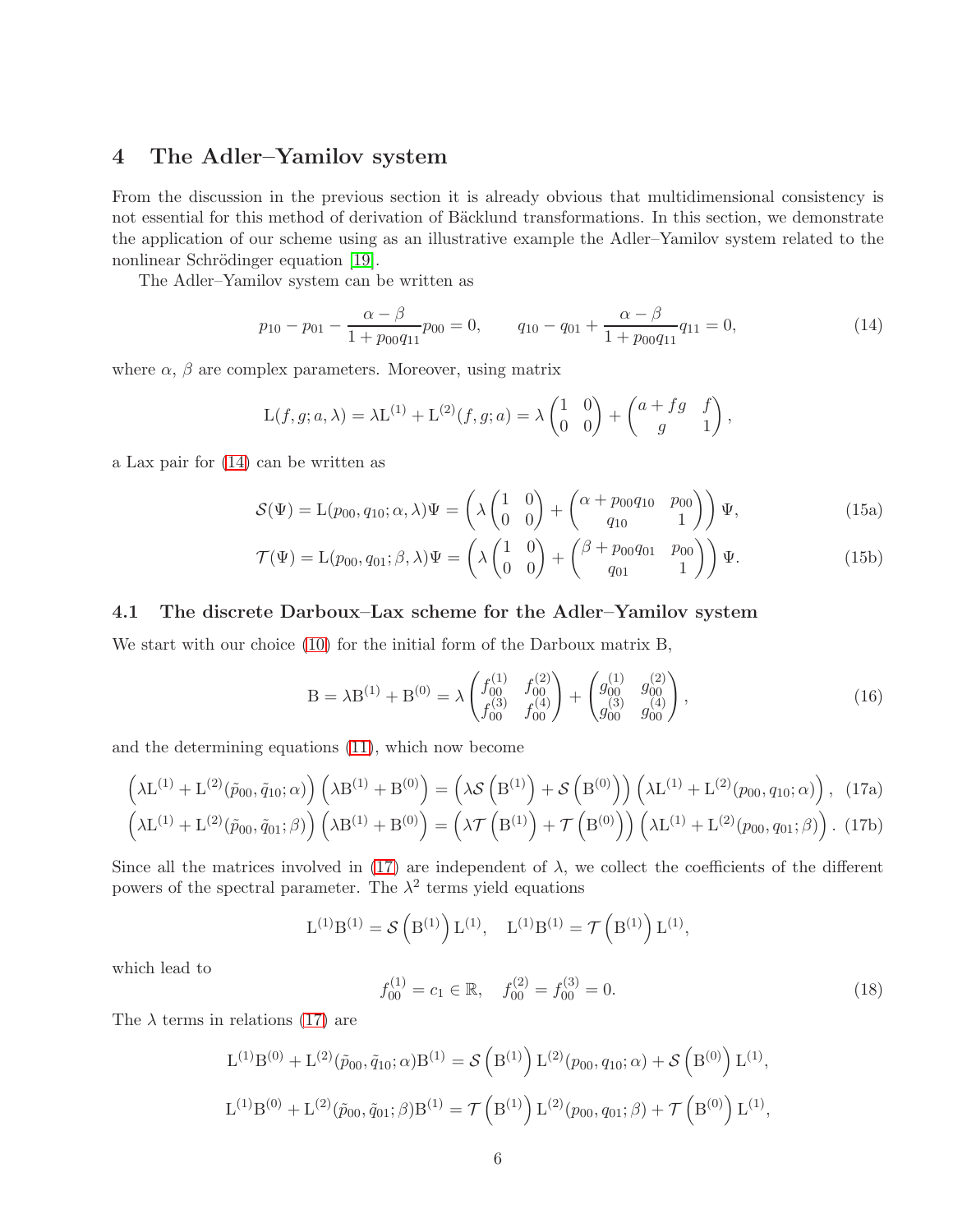which in view of [\(18\)](#page-5-3) imply

<span id="page-6-3"></span>
$$
f_{00}^{(4)} = c_2 \in \mathbb{R}, \quad g_{00}^{(2)} = c_1 p_{00} - c_2 \tilde{p}_{00}, \quad g_{00}^{(3)} = c_1 \tilde{q}_{00} - c_2 q_{00}, \tag{19}
$$

<span id="page-6-1"></span>
$$
\left(S-1\right)\left(g_{00}^{(1)}\right) = c_1 \left(\tilde{p}_{00}\tilde{q}_{10} - p_{00}q_{10}\right), \quad \left(\mathcal{T}-1\right)\left(g_{00}^{(1)}\right) = c_1 \left(\tilde{p}_{00}\tilde{q}_{01} - p_{00}q_{01}\right). \tag{20}
$$

The  $\lambda$  independent terms,

<span id="page-6-0"></span>
$$
L^{(2)}(\tilde{p}_{00}, \tilde{q}_{10}; \alpha)B^{(0)} = \mathcal{S}\left(B^{(0)}\right)L^{(2)}(p_{00}, q_{10}; \alpha), \quad L^{(2)}(\tilde{p}_{00}, \tilde{q}_{01}; \beta)B^{(0)} = \mathcal{T}\left(B^{(0)}\right)L^{(2)}(p_{00}, q_{01}; \beta), \quad (21)
$$

determine  $g_{00}^{(4)}$  and provide us with the corresponding auto-Bäcklund transformation. Specifically, the (2, 2)-elements of the above relations yield

<span id="page-6-2"></span>
$$
\left(S-1\right)\left(g_{00}^{(4)}\right) = c_2 \left(p_{00}q_{10} - \tilde{p}_{00}\tilde{q}_{10}\right), \quad \left(\mathcal{T}-1\right)\left(g_{00}^{(4)}\right) = c_2 \left(p_{00}q_{01} - \tilde{p}_{00}\tilde{q}_{01}\right). \tag{22}
$$

The remaining entries of [\(21\)](#page-6-0) in view of [\(20\)](#page-6-1) and [\(22\)](#page-6-2) become

<span id="page-6-5"></span>
$$
c_1 (p_{10} + p_{00}(\alpha + p_{00}q_{10})) - c_2 (\tilde{p}_{10} + \tilde{p}_{00}(\alpha + \tilde{p}_{00}\tilde{q}_{10})) = g_{00}^{(4)} \tilde{p}_{00} - g_{00}^{(1)} p_{00},
$$
\n(23a)

$$
c_1 (p_{01} + p_{00}(\beta + p_{00}q_{01})) - c_2 (\tilde{p}_{01} + \tilde{p}_{00}(\beta + \tilde{p}_{00}\tilde{q}_{01})) = g_{00}^{(4)} \tilde{p}_{00} - g_{00}^{(1)} p_{00},
$$
\n(23b)

$$
\tilde{q}_{10} = \frac{c_1 \tilde{q}_{00} - c_2 (q_{00} - \alpha q_{10}) - g_{00}^{(4)} q_{10}}{c_1 (\alpha + p_{00} q_{10}) - c_2 \tilde{p}_{00} q_{10} - g_{00}^{(1)}}, \quad \tilde{q}_{01} = \frac{c_1 \tilde{q}_{00} - c_2 (q_{00} - \beta q_{01}) - g_{00}^{(4)} q_{01}}{c_1 (\beta + p_{00} q_{01}) - c_2 \tilde{p}_{00} q_{01} - g_{00}^{(1)}},
$$
\n(23c)

which play the role of the Bäcklund transformation.

Finally we require the determinant of the Darboux matrix B, which in view of [\(18\)](#page-5-3) and [\(19\)](#page-6-3) can be written as det  $(B) = c_1 c_2 \lambda^2 + (c_2 g_{00}^{(1)} + c_1 g_{00}^{(4)}) \lambda + g_{00}^{(1)} g_{00}^{(4)} - (c_1 p_{00} - c_2 \tilde{p}_{00}) (c_1 \tilde{q}_{00} - c_2 q_{00}),$  to be constant. This requirement implies the relations

<span id="page-6-4"></span>
$$
c_2 g_{00}^{(1)} + c_1 g_{00}^{(4)} = \kappa, \quad g_{00}^{(1)} g_{00}^{(4)} - (c_1 p_{00} - c_2 \tilde{p}_{00}) (c_1 \tilde{q}_{00} - c_2 q_{00}) = \varepsilon, \quad \kappa, \varepsilon \in \mathbb{R}.
$$

It should be noted that the first relation in [\(24\)](#page-6-4) may also be viewed as a consequence of [\(20\)](#page-6-1) and [\(22\)](#page-6-2).

Summarizing, so far we have shown that the Darboux matrix B has the form

<span id="page-6-7"></span>
$$
B = \lambda B^{(1)} + B^{(0)} = \lambda \begin{pmatrix} c_1 & 0 \\ 0 & c_2 \end{pmatrix} + \begin{pmatrix} g_{00}^{(1)} & c_1 p_{00} - c_2 \tilde{p}_{00} \\ c_1 \tilde{q}_{00} - c_2 q_{00} & g_{00}^{(4)} \end{pmatrix},
$$
(25)

where potentials  $g^{(1)}$  and  $g^{(4)}$  are determined by [\(20\)](#page-6-1), [\(22\)](#page-6-2) and [\(24\)](#page-6-4), and the Bäcklund transformation is given by [\(23\)](#page-6-5).

We consider now two cases: (i)  $c_1 = 0$  and  $c_2 \neq 0$ , and (ii)  $c_1 \neq 0$  and  $c_2 = 0$ .

## First case:  $c_1 = 0$  and  $c_2 \neq 0$

If  $c_1 = 0$  and  $c_2 \neq 0$ , then we can choose  $c_2 = 1$  without loss of generality. Then equations [\(20\)](#page-6-1) imply that  $g_{00}^{(1)}$  is a constant and we choose  $g_{00}^{(1)} = 1.2$  $g_{00}^{(1)} = 1.2$  Moreover, the second relation in [\(24\)](#page-6-4) implies

$$
g_{00}^{(4)} = \tilde{p}_{00}q_{00} + \varepsilon, \quad \varepsilon \in \mathbb{R}.\tag{26}
$$

<span id="page-6-6"></span><sup>&</sup>lt;sup>2</sup>It means we choose  $\kappa = 1$  in the first relation of [\(24\)](#page-6-4).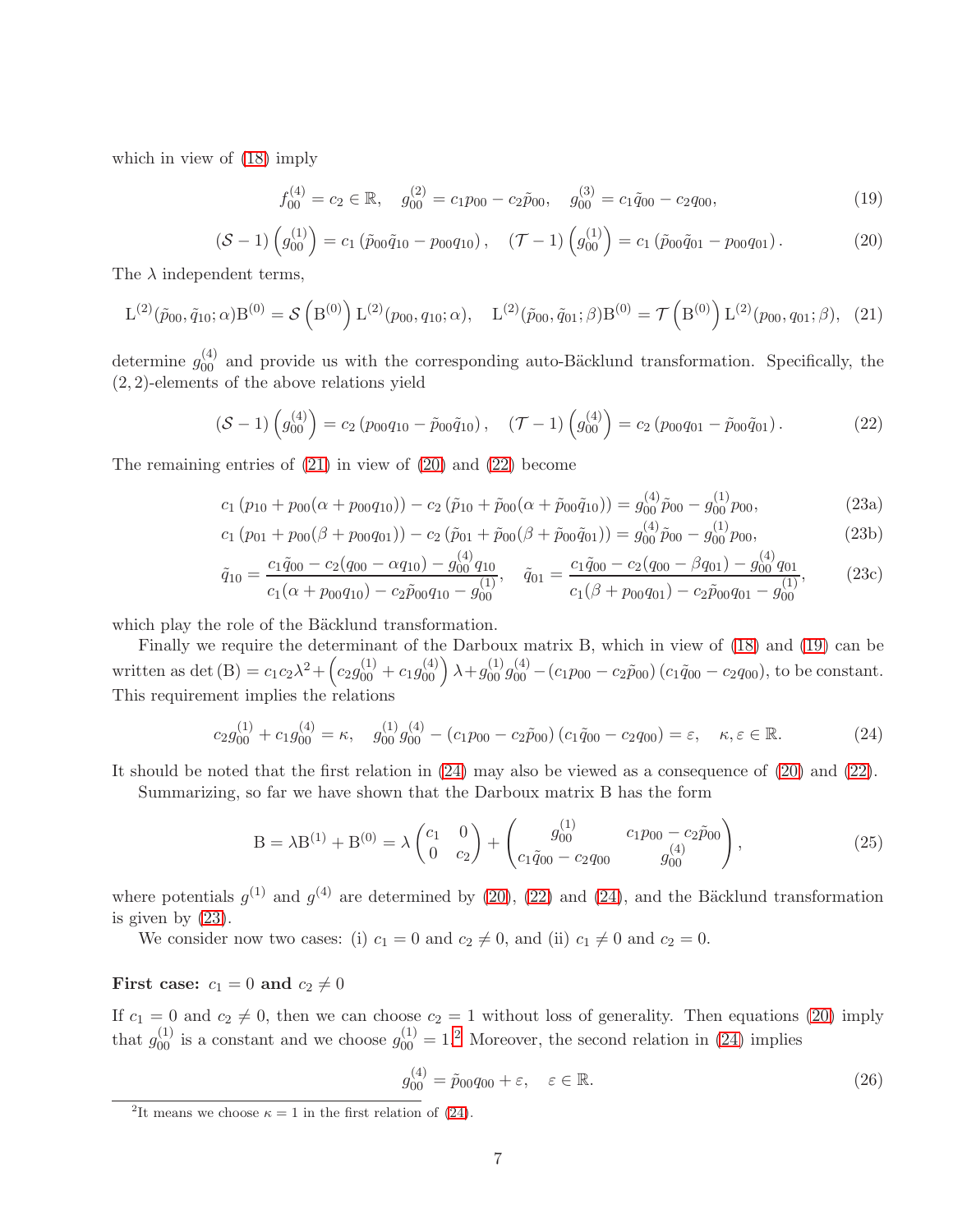With these choices, the Darboux matrix becomes

<span id="page-7-6"></span><span id="page-7-2"></span><span id="page-7-1"></span>
$$
B(q_{00}, \tilde{p}_{00}; \varepsilon) = \lambda \begin{pmatrix} 0 & 0 \\ 0 & 1 \end{pmatrix} + \begin{pmatrix} 1 & -\tilde{p}_{00} \\ -q_{00} & \varepsilon + \tilde{p}_{00}q_{00} \end{pmatrix},
$$
\n(27)

and relations [\(23\)](#page-6-5) become

<span id="page-7-0"></span>
$$
\tilde{p}_{10} = p_{00} + \frac{\alpha - \varepsilon}{1 + \tilde{p}_{00}q_{10}}\tilde{p}_{00}, \quad \tilde{q}_{10} = q_{00} - \frac{\alpha - \varepsilon}{1 + \tilde{p}_{00}q_{10}}q_{10},
$$
\n(28a)

$$
\tilde{p}_{01} = p_{00} + \frac{\beta - \varepsilon}{1 + \tilde{p}_{00}q_{01}} \tilde{p}_{00}, \quad \tilde{q}_{01} = q_{00} - \frac{\beta - \varepsilon}{1 + \tilde{p}_{00}q_{01}} q_{01}.
$$
\n(28b)

In view of the above choices and system [\(28\)](#page-7-0), relations [\(22\)](#page-6-2) hold identically.

System  $(28)$  is an auto-Bäcklund transformation for the Adler–Yamilov system  $(14)$ . Indeed, if we shift equations [\(28a\)](#page-7-1) in the m direction, and equations [\(28b\)](#page-7-2) in the n direction, respectively, then it can be readily verified that the two expressions for  $\tilde{p}_{11}$  and the two expressions for  $\tilde{q}_{11}$  coincide modulo the Adler–Yamilov system [\(14\)](#page-5-1). Conversely, we rearrange the above system for  $p_{00}$ ,  $q_{10}$  and  $q_{01}$ ,

$$
q_{10} = \frac{q_{00} - \tilde{q}_{10}}{\alpha - \varepsilon - \tilde{p}_{00}(q_{00} - \tilde{q}_{10})}, \quad p_{00} = \tilde{p}_{10} - \tilde{p}_{00}(\alpha - \varepsilon - \tilde{p}_{00}(q_{00} - \tilde{q}_{10})), \tag{29a}
$$

$$
q_{01} = \frac{q_{00} - \tilde{q}_{01}}{\beta - \varepsilon - \tilde{p}_{00}(q_{00} - \tilde{q}_{01})}, \quad p_{00} = \tilde{p}_{01} - \tilde{p}_{00}(\beta - \varepsilon - \tilde{p}_{00}(q_{00} - \tilde{q}_{01})).
$$
\n(29b)

If we shift the first equation in [\(29a\)](#page-7-3) in the m direction and the first equation in [\(29b\)](#page-7-4) in the n direction, then the resulting expressions for  $q_{11}$  coincide provided that  $\tilde{p}$  and  $\tilde{q}$  satisfy system [\(14\)](#page-5-1). Moreover, subtracting the two expressions for  $p_{00}$  in [\(29\)](#page-7-5) we end up with

<span id="page-7-5"></span><span id="page-7-4"></span><span id="page-7-3"></span>
$$
\tilde{p}_{10} - \tilde{p}_{01} - \tilde{p}_{00} (\tilde{p}_{00}(\tilde{q}_{10} - \tilde{q}_{01}) + \alpha - \beta) = 0,
$$

which holds on solutions of [\(14\)](#page-5-1).

Finally, according to Figure [2](#page-4-2) and relation [\(13\)](#page-4-3), the superposition principle for the auto-Bäcklund transformation [\(28\)](#page-7-0) follows from

$$
B(\tilde{q}_{00}, \tilde{\tilde{p}}_{00}; \varepsilon_2)B(q_{00}, \tilde{p}_{00}; \varepsilon_1) = B(\hat{q}_{00}, \tilde{\hat{p}}_{00}; \varepsilon_1)B(q_{00}, \hat{p}_{00}; \varepsilon_2),
$$

and can be written as

<span id="page-7-7"></span>
$$
\hat{\tilde{p}}_{00} = -\frac{\tilde{p}_{00} - \hat{p}_{00}}{\varepsilon_1 - \varepsilon_2 + (\tilde{p}_{00} - \hat{p}_{00})q_{00}}, \quad \tilde{q}_{00} - \hat{q}_{00} = (\varepsilon_1 - \varepsilon_2 + (\tilde{p}_{00} - \hat{p}_{00})q_{00})q_{00}.
$$
\n(30)

#### Second case:  $c_1 \neq 0$  and  $c_2 = 0$

If  $c_2 = 0$  and  $c_1 \neq 0$ , we choose  $c_1 = 1$ , relations [\(22\)](#page-6-2) imply that  $g_{00}^{(4)} = 1$ , and the determinant of B implies that  $g_{00}^{(1)} = p_{00}\tilde{q}_{00} + \varepsilon$ . In view of these choices, we arrive at a Darboux matrix which can be written in terms of matrix [\(27\)](#page-7-6) as

$$
C(p_{00}, \tilde{q}_{00}; \varepsilon) = (\lambda + \varepsilon) \left( B(\tilde{q}_{00}, p_{00}; \varepsilon) \right)^{-1}, \tag{31}
$$

whereas relations [\(23\)](#page-6-5) yield actually system [\(29\)](#page-7-5) with the roles of new and old fields interchanged, i.e. system [\(29\)](#page-7-5) accompanied by the interchange  $(p, q) \leftrightarrow (\tilde{p}, \tilde{q})$ . Thus in this case we end up with the inverse of the Darboux and B¨acklund transformations we derived previously.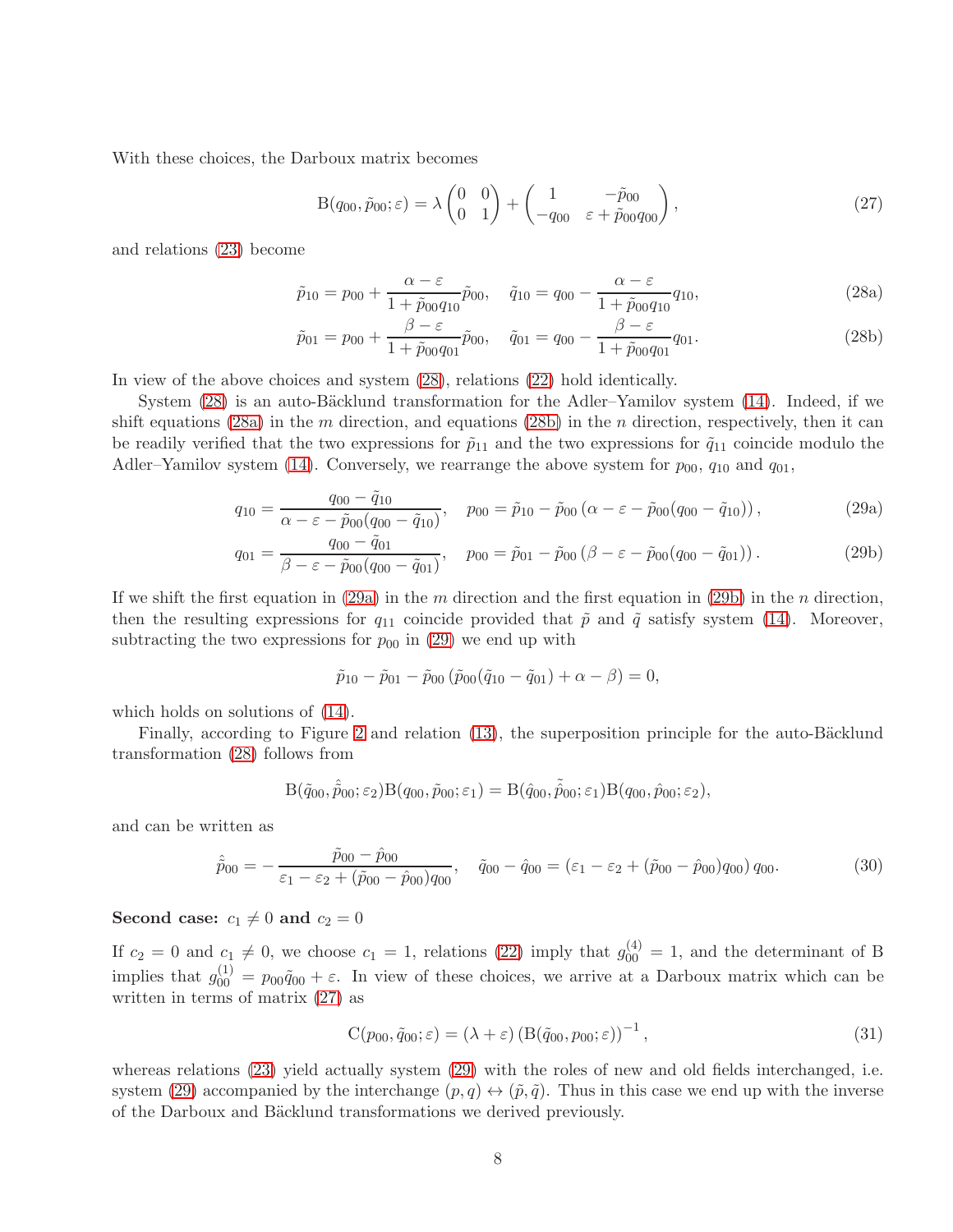#### 4.2 Derivation of soliton solutions

We employ the auto-Bäcklund transformation  $(28)$  and its superposition principle  $(30)$  in the derivation of soliton solutions of the Adler–Yamilov system [\(14\)](#page-5-1).



Figure 3: The one soliton solution of the Adler–Yamilov system and the potential  $1/g_{00}$ . In both cases  $\alpha = 8, \beta = 4, \varepsilon = 1$  and  $c = -2$ .

<span id="page-8-4"></span>More precisely, we start with the solution<sup>[3](#page-8-0)</sup>

<span id="page-8-1"></span>
$$
p_{00} = 0, \quad q_{00} = \alpha^{-n} \beta^{-m}.
$$
\n(32)

With this seed solution, the first equation in [\(28a\)](#page-7-1) and the first one in [\(28b\)](#page-7-2) become

$$
\tilde{p}_{10} = \frac{\alpha - \varepsilon}{1 + \tilde{p}_{00}\alpha^{-n-1}\beta^{-m}}\tilde{p}_{00}, \quad \tilde{p}_{01} = \frac{\beta - \varepsilon}{1 + \tilde{p}_{00}\alpha^{-n}\beta^{-m-1}}\tilde{p}_{00}.
$$
\n(33)

We can linearise these Ricatti equations by setting  $\tilde{p}_{00} = \alpha^n \beta^m / g_{00}$ ,

$$
(\alpha - \varepsilon)g_{10} = \alpha g_{00} + 1, \quad (\beta - \varepsilon)g_{01} = \beta g_{00} + 1.
$$

The general solution of this linear system is

<span id="page-8-3"></span>
$$
g_{00} = \frac{\alpha^n}{(\alpha - \varepsilon)^n} \frac{\beta^m}{(\beta - \varepsilon)^m} c - \frac{1}{\varepsilon},\tag{34}
$$

where  $c \in \mathbb{R}$  is the arbitrary constant of integration, and thus

<span id="page-8-2"></span>
$$
\tilde{p}_{00} = \frac{\varepsilon \,\alpha^n \beta^m (\alpha - \varepsilon)^n (\beta - \varepsilon)^m}{c \,\varepsilon \,\alpha^n \beta^m - (\alpha - \varepsilon)^n (\beta - \varepsilon)^m}.
$$
\n(35a)

Using the seed solution [\(32\)](#page-8-1) and the updated potential [\(35a\)](#page-8-2), we can use either the equation for  $\tilde{q}_{10}$  in [\(28a\)](#page-7-1) or the equation for  $\tilde{q}_{01}$  in [\(28b\)](#page-7-2) to determine  $\tilde{q}_{00}$ . Both ways lead to

<span id="page-8-5"></span>
$$
\tilde{q}_{00} = \frac{c \,\varepsilon^2}{c \,\varepsilon \,\alpha^n \beta^m - (\alpha - \varepsilon)^n (\beta - \varepsilon)^m}.
$$
\n(35b)

<span id="page-8-0"></span><sup>&</sup>lt;sup>3</sup>This solution can be constructed starting with the zero solution  $p_{00} = q_{00} = 0$  and using the second transformation we discussed in subsection [4.1](#page-5-4) with  $\varepsilon = 0$ .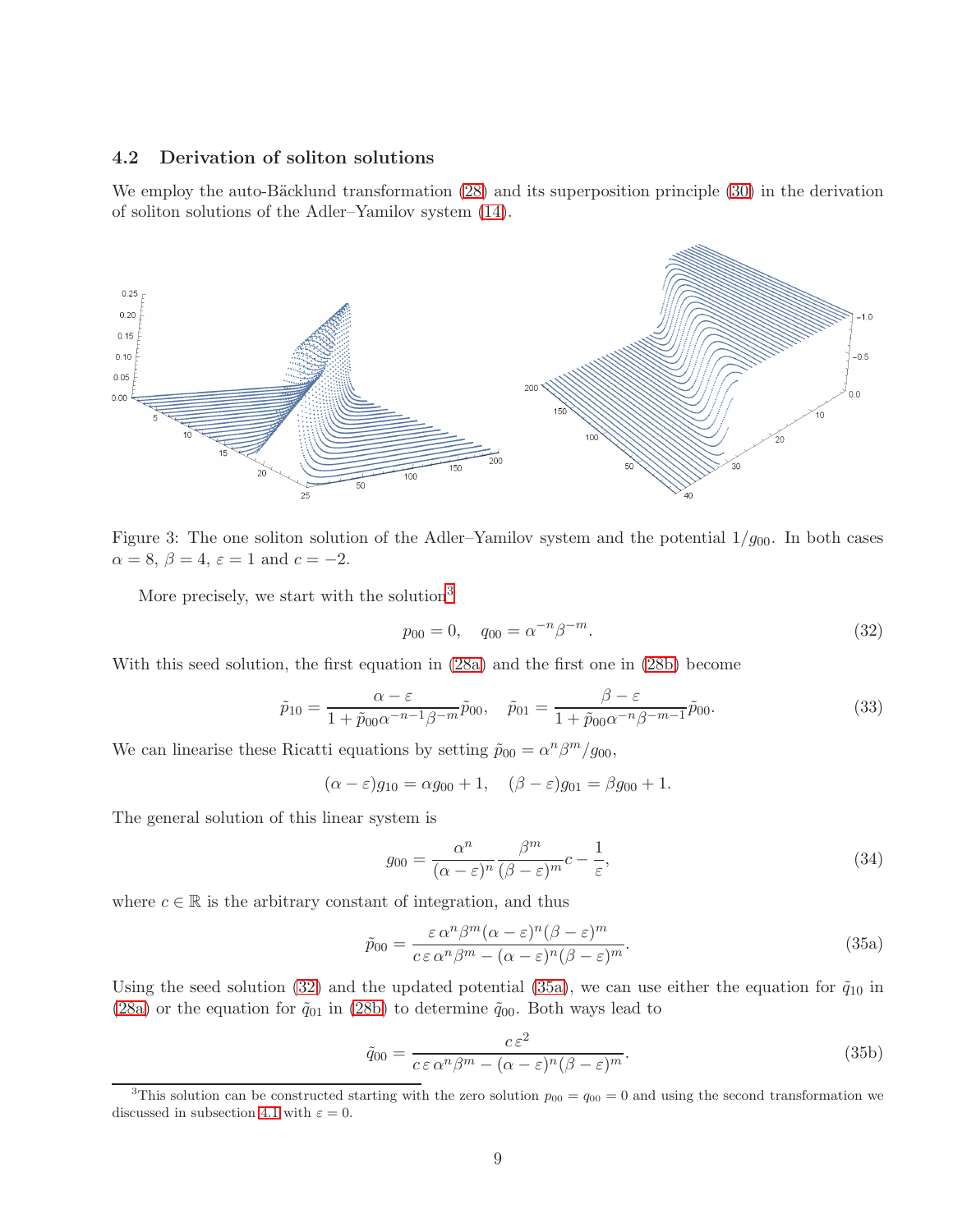This two-parameter family of solutions yields the one-soliton solution of [\(14\)](#page-5-1): even though both functions in [\(35\)](#page-8-3) diverge, their product represents a soliton. This interpretation is motivated by the relation of the Adler–Yamilov system to the nonlinear Schrödinger equation [\[19\]](#page-12-0), and it is evident from the plot of the product  $|\tilde{p}_{00}\tilde{q}_{00}|$ . We also plot the potential  $1/g_{00}$  which is a kink. See Figure [3.](#page-8-4)



<span id="page-9-2"></span>Figure 4: The two-soliton solution of the Adler–Yamilov system: solution [\(37\)](#page-9-0) with  $\alpha = 8$ ,  $\beta = 4$ ,  $\varepsilon_1 = 1$ ,  $c_1 = -2, \, \varepsilon_2 = 3$  and  $c_2 = 8$ . It should be noted that this solution requires the combination of a nonsingular solution, i.e. the pair  $(\tilde{p}, \tilde{q})$  which corresponds to the one-soliton solution [\(35\)](#page-8-3), and a singular one which is  $(\hat{p}, \hat{q})$ .

Having constructed the two-parameter family of solutions [\(35\)](#page-8-3), we may use it along with the superposition principle [\(30\)](#page-7-7) to determine a third solution and in particular the two-soliton solution of system [\(14\)](#page-5-1). Starting with the same seed solution, the two solutions  $(\tilde{p}_{00}, \tilde{q}_{00})$  and  $(\tilde{p}_{00}, \tilde{q}_{00})$  involved in [\(30\)](#page-7-7) follow from [\(35\)](#page-8-3) by replacing parameters  $(\varepsilon, c)$  with  $(\varepsilon_1, c_1)$  and  $(\varepsilon_2, c_2)$ , respectively. In order to make the presentation more comprehensible, let us introduce the shorthand notation

$$
\delta_0 := \alpha^n \beta^m, \quad \delta_1 := (\alpha - \varepsilon_1)^n (\beta - \varepsilon_1)^m, \quad \delta_2 := (\alpha - \varepsilon_2)^n (\beta - \varepsilon_2)^m.
$$

In terms of this notation, the seed solution is  $p_{00} = 0$ ,  $q_{00} = 1/\delta_0$ , and the two solutions we described can be written as

<span id="page-9-1"></span>
$$
\tilde{p}_{00} = \frac{\varepsilon_1 \,\delta_0 \delta_1}{c_1 \,\varepsilon_1 \,\delta_0 - \delta_1}, \quad \tilde{q}_{00} = \frac{c_1 \,\varepsilon_1^2}{c_1 \,\varepsilon_1 \,\delta_0 - \delta_1}, \quad \text{and} \quad \hat{p}_{00} = \frac{\varepsilon_2 \,\delta_0 \delta_2}{c_2 \,\varepsilon_2 \,\delta_0 - \delta_2}, \quad \hat{q}_{00} = \frac{c_2 \,\varepsilon_2^2}{c_2 \,\varepsilon_2 \,\delta_0 - \delta_2}, \tag{36}
$$

respectively. With these formulae at our disposal, the first relation in [\(30\)](#page-7-7) yields

<span id="page-9-0"></span>
$$
\hat{\tilde{p}}_{00} = \frac{\varepsilon_1 \varepsilon_2 \delta_0 (c_1 \delta_2 - c_2 \delta_1) + (\varepsilon_1 - \varepsilon_2) \delta_1 \delta_2}{c_1 c_2 \varepsilon_1 \varepsilon_2 (\varepsilon_1 - \varepsilon_2) \delta_0 - c_1 \varepsilon_1^2 \delta_2 + c_2 \varepsilon_2^2 \delta_1}.
$$
\n(37a)

To find  $\hat{q}_{00}$  we work in the same way we derived [\(35b\)](#page-8-5) and according to the Bianchi diagram. More precisely, we can use the second equation either in [\(28a\)](#page-7-1) or in [\(28b\)](#page-7-2) with  $\tilde{q}$  replaced by  $\tilde{q}$ ,  $(p, q)$  replaced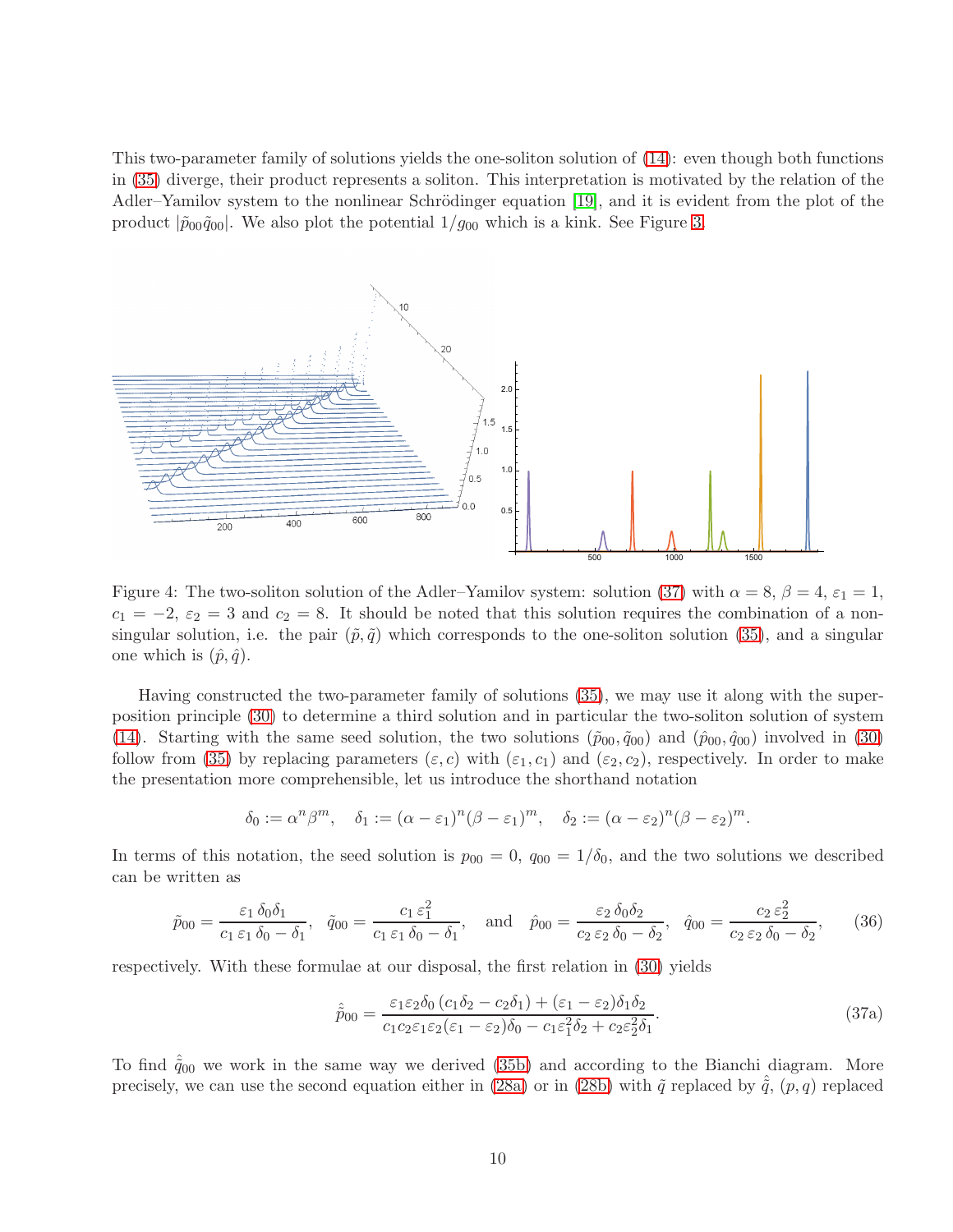by  $(\tilde{p}, \tilde{q})$  given in [\(36\)](#page-9-1), and parameter  $\varepsilon$  replaced by  $\varepsilon_2$  (alternatively, we can replace  $(p, q)$  with  $(\hat{p}, \hat{q})$ given in [\(36\)](#page-9-1), and parameter  $\varepsilon$  with  $\varepsilon_1$ ), to find

$$
\hat{\tilde{q}}_{00} = \frac{c_1 c_2 \varepsilon_1^2 \varepsilon_2^2 (\varepsilon_1 - \varepsilon_2)}{c_1 c_2 \varepsilon_1 \varepsilon_2 (\varepsilon_1 - \varepsilon_2) \delta_0 - c_1 \varepsilon_1^2 \delta_2 + c_2 \varepsilon_2^2 \delta_1}.
$$
\n(37b)

This four-parameter family of solutions yields the two-soliton solution of [\(14\)](#page-5-1) in the same way we inter-preted [\(35\)](#page-8-3) as the one-soliton solution of the Adler–Yamilov system. See the plots of the product  $|\tilde{p}_{00}\tilde{q}_{00}|$ in Figure [4.](#page-9-2)

### 5 Conclusions

In this paper we proposed a new method for deriving Bäcklund transformations and constructing solutions for nonlinear integrable P∆Es which admit Lax representation but do not necessarily possess the 3D consistency property. Specifically, in our approach we consider Darboux transformations which leave the given Lax pair covariant, and by construction lead to Bäcklund transformations for the corresponding discrete system. The permutability of four Darboux matrices according to the Bianchi diagram in Figure [2](#page-4-2) leads to the nonlinear superposition principle of the related Bäcklund transformation. Moreover, the latter transformation and its superposition principle can be used in the construction of interesting solutions to P∆Es starting from some simple ones. As an illustrative example we used the Adler–Yamilov system  $(14)$ . For this system we constructed Darboux and corresponding Bäcklund transformations. With the use of transformation [\(28\)](#page-7-0) and its superposition principle [\(30\)](#page-7-7) we constructed the one- and two-soliton solutions starting with the seed solution  $p_{00} = 0, q_{00} = \alpha^{-n}\beta^{-m}$ .

In the illustrative example we considered in Section [4,](#page-5-0) the Lax representation [\(6\)](#page-3-0) involves matrices L and M which have the same form, see [\(15\)](#page-5-5). The natural question arises as to whether our method can be employed to the case of integrable P∆Es with Lax representation [\(6\)](#page-3-0) where matrices L and M do not have the same form. The answer to this question is positive, the corresponding transformations may involve auxiliary functions (potentials), and this derivation is similar to the generic construction we presented in subsection [4.1,](#page-5-4) see Darboux matrix  $(25)$  and relations  $(20)$ ,  $(22)$ ,  $(23)$  and  $(24)$ .

Moreover our considerations can be extended to the generalized symmetries of the discrete system. Generalized symmetries are (integrable) differential-difference equations involving shifts in one lattice direction and are compatible with the P∆E. Their Lax pair is semi-discrete and its discrete part coincides with the one of the two equations of the fully discrete Lax pair [\(3\)](#page-2-3), see for instance [\[12\]](#page-12-11). This relation allows us to extend the Darboux and Bäcklund transformations for the P $\Delta E$  to corresponding ones for the differential-difference equations and employ the Bäcklund transformation and its superposition principle in the construction of solutions for the symmetries. We will demonstrate this method and its extensions in our future work in details using the Hirota KdV equation as an illustrative example, as well as systems appeared in [\[4,](#page-11-3) [10,](#page-12-12) [22\]](#page-13-5).

In fact our results can be used and extended in various ways.

1. Apply our method to construct solutions to all the NLS type equations derived in [\[19\]](#page-12-0).

In [\[19\]](#page-12-0) we classified Darboux transformations related to NLS type equations and constructed integrable discretisations of the latter, namely integrable systems of nonlinear P∆Es. By employing the discrete Darboux–Lax scheme we proposed in Section [3,](#page-2-1) one could derive Bäcklund transformations and construct soliton solutions to these nonlinear P∆Es.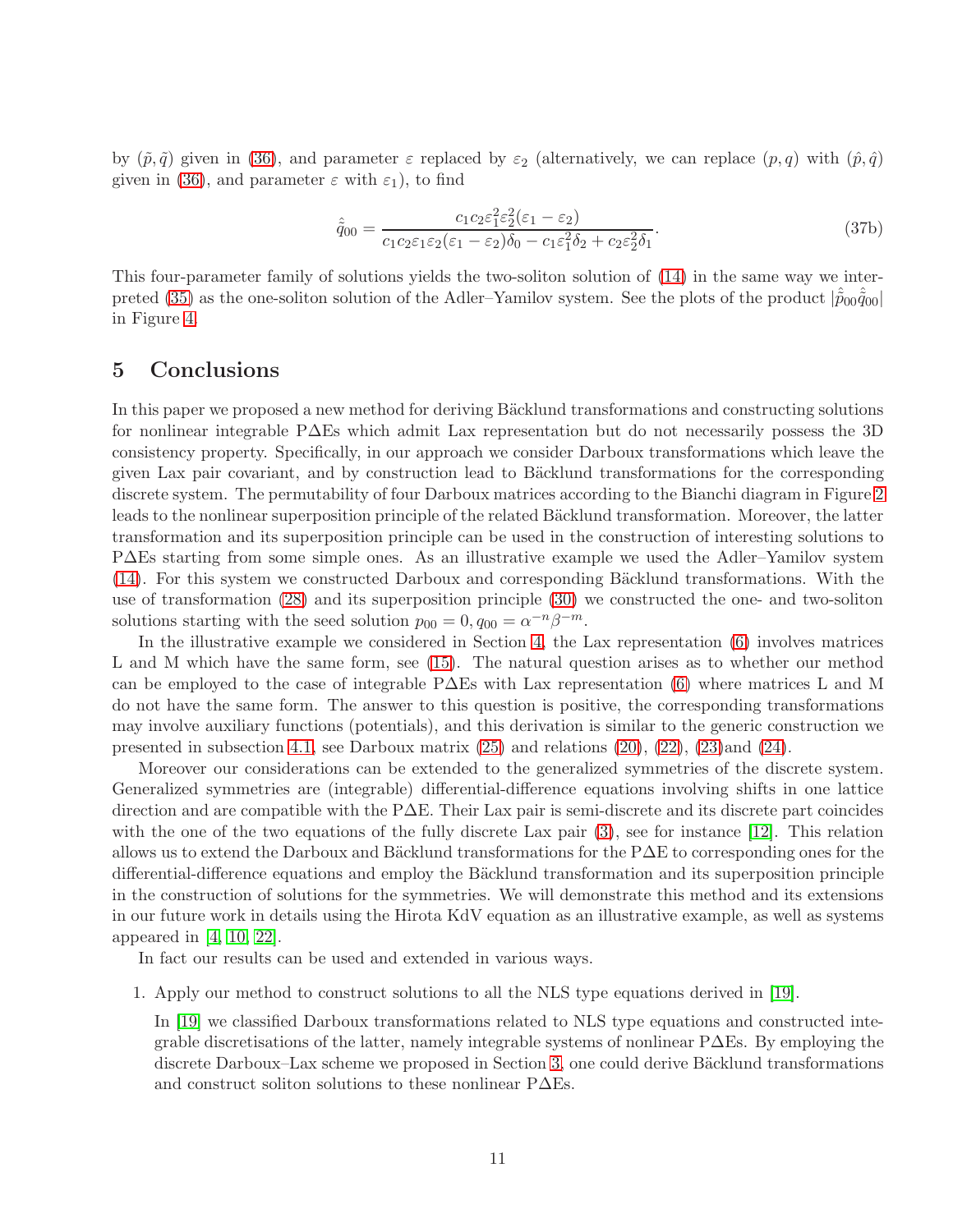2. Study the solutions of the associated PDEs.

The Adler–Yamilov system [\(14\)](#page-5-1) constitutes a discretisation of the NLS equation via its Darboux transformation [\[19\]](#page-12-0). In this paper, we constructed soliton solutions to this system, so one could consider the continuum limits of these solutions to construct solutions to the NLS equation. This procedure could be applied to other NLS type equations which appeared in [\[19\]](#page-12-0).

3. Study the corresponding Yang–Baxter maps.

In [\[18,](#page-12-13) [20\]](#page-12-14) matrix refactorisation problems of Darboux matrices for integrable PDEs were considered in order to derive solutions to the Yang–Baxter equation and the entwining Yang–Baxter equation. Since the generator of Yang–Baxter maps is a matrix refactorisation problem [\(13\)](#page-4-3) it makes sense to understand how Bäcklund transformations for P∆Es are related to Yang–Baxter maps. In our future work, we plan to show that Yang–Baxter and entwining Yang–Baxter maps are superpositions of Bäcklund transformations of P∆Es.

4. Extend the results to the case of discrete systems on a 3D lattice.

One can extend the results employed in this paper to the case of 3D lattice integrable systems. It is expected that the superposition of Bäcklund transformations related to these systems are solutions to the tetrahedron equation.

5. Extend the results to the case of Grassmann algebras.

Grassmann extensions of Darboux transformations were employed in the construction of noncommutative versions of discrete systems, see for instance [\[14,](#page-12-15) [30\]](#page-13-1) . However it was realised in [\[17\]](#page-12-16) that quad-graph systems may lose their 3D consistency property in the Grassmann extension. The method we presented here could be generalised and employed in the construction of Bäcklund transformations and the derivation of solutions to Grassmann extended quad-graph systems which appeared in the literature.

## 6 Acknowledgements

Xenia Fisenko's work was supported by the Ministry of Research and Higher Education (Regional Mathematical Centre "Centre of Integrable Systems," Agreement No. 075-02-2021-1397). Sotiris Konstantinou-Rizos's work was funded by the Russian Science Foundation (grant No. 20-71-10110).

## <span id="page-11-0"></span>References

- [1] V. Adler, A. Bobenko, and Y. Suris. 2005 Geometry of Yang-Baxter maps: pencils of conics and quadrirational mappings Comm. Anal. Geom. 12 967–1007.
- <span id="page-11-1"></span>[2] J. Atkinson, J. Hietarinta and F. Nijhoff. 2007 Seed and soliton solutions for Adler's lattice equation J. Phys. A: Math. Theor. 40 F1–F8.
- <span id="page-11-2"></span>[3] J. Atkinson and M. Nieszporski. 2014 Multi-Quadratic Quad Equations: Integrable Cases from a Factorized-Discriminant Hypothesis Int. Math. Res. Not. 2014 4215–4240.
- <span id="page-11-3"></span>[4] G. Berkeley, A.V. Mikhailov, and P. Xenitidis. 2016 Darboux transformations with tetrahedral reduction group and related integrable systems J. Math. Phys. 57, 092701.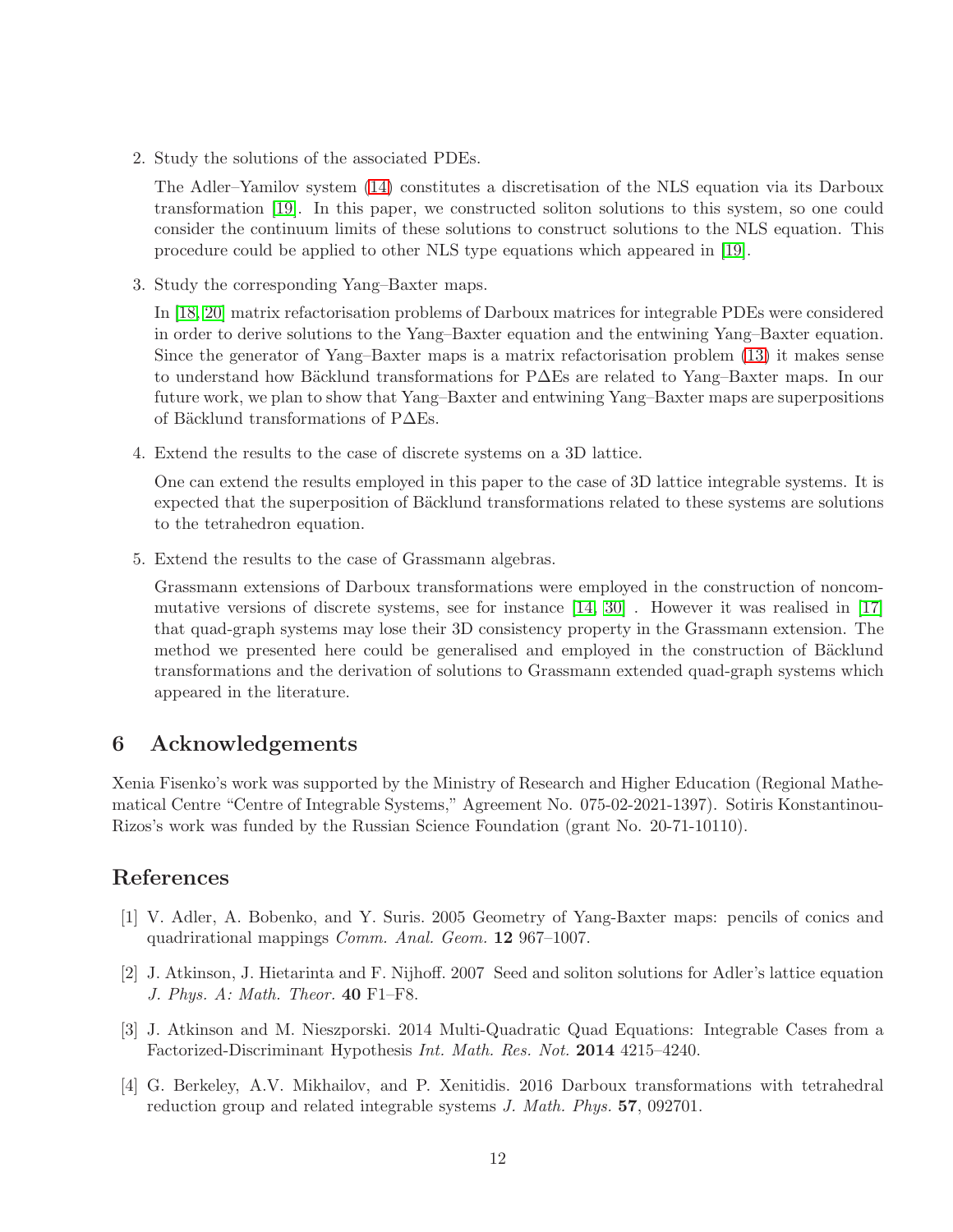- <span id="page-12-9"></span><span id="page-12-2"></span>[5] A. Bobenko and Y. Suris. 2002 Integrable systems on quad-graphs Int. Math. Res. Notices 11 573– 611.
- <span id="page-12-6"></span>[6] A. Bobenko and Y. Suris. 2008 Discrete Differential Geometry. Integrable Structure. Graduate Studies in Mathematics 98 American Mathematical Society.
- <span id="page-12-10"></span>[7] R. Boll. 2011 Classification of 3D Consistent Quad-Equations J. Nonlinear Math. Phys. 18 337–365
- [8] T. Bridgman, W. Hereman, G.R.W. Quispel and P. van der Kamp. 2013 Symbolic Computation of Lax Pairs of Partial Difference Equations using Consistency Around the Cube Found. Comput. Math. 13517–544.
- <span id="page-12-3"></span>[9] V. Caudrelier, N. Crampé, C. Zhang. 2014 Integrable Boundary for Quad-Graph Systems: Three-Dimensional Boundary Consistency SIGMA 014 (24 pp).
- <span id="page-12-12"></span><span id="page-12-8"></span>[10] A. Fordy and P. Xenitidis. 2017  $\mathbb{Z}_N$  graded discrete Lax pairs and integrable difference equations. J. Phys. A: Math. Theor. 50 165205.
- <span id="page-12-11"></span>[11] A. Fordy and P. Xenitidis. 2017  $\mathbb{Z}_N$  graded discrete Lax pairs and Yang–Baxter maps. Proc. R. Soc. A. 473 20160946.
- <span id="page-12-5"></span>[12] A. Fordy and P. Xenitidis. 2020 Symmetries of  $\mathbb{Z}_N$  graded discrete integrable systems J Phys A: Math Theor 53 235201 (30pp).
- <span id="page-12-15"></span>[13] W. Fu. 2020 Direct linearization approach to discrete integrable systems associated with  $Z_N$  graded Lax pairs. Proc. R. Soc. A. 476.
- <span id="page-12-1"></span>[14] G.G. Grahovski, A.V. Mikhailov. 2013 Integrable discretisations for a class of nonlinear Scrödinger equations on Grassmann algebras, Phys. Lett. A 377 3254–3259.
- <span id="page-12-4"></span>[15] J. Hietarinta, N. Joshi, F. Nijhoff. 2016 Discrete Systems and Integrability Cambridge texts in applied mathematics, Cambridge University Press.
- <span id="page-12-16"></span>[16] P. Kassotakis, M. Nieszporski, V. Papageorgiou, A. Tongas 2019 Tetrahedron maps and symmetries of three dimensional integrable discrete equations, J. Math. Phys. 60 123503.
- [17] S. Konstantinou-Rizos. 2020 On the 3D consistency of a Grassmann extended lattice Boussinesq system, J. Nuc. Phys. B 951 114878.
- <span id="page-12-13"></span>[18] S. Konstantinou-Rizos and A.V. Mikhailov. 2013 Darboux transformations, finite reduction groups and related Yang–Baxter maps. J. Phys. A: Math. Theor. 46 425201.
- <span id="page-12-0"></span>[19] S. Konstantinou-Rizos, A.V. Mikhailov and P. Xenitidis. 2015 Reduction groups and related integrable difference systems of nonlinear Schrödinger type J. Math. Phys. 56 082701.
- <span id="page-12-14"></span>[20] S. Konstantinou-Rizos, G. Papamikos. 2019 Entwining Yang–Baxter maps related to NLS type equations, *J. Phys. A: Math. Theor.*  $52 \, 485201$ .
- <span id="page-12-7"></span>[21] S.B. Lobb, F.W. Nijhoff. 2009 Lagrangian multiforms and multidimensional consistency, J. Phys. A: Math. Theor. 42 454013.